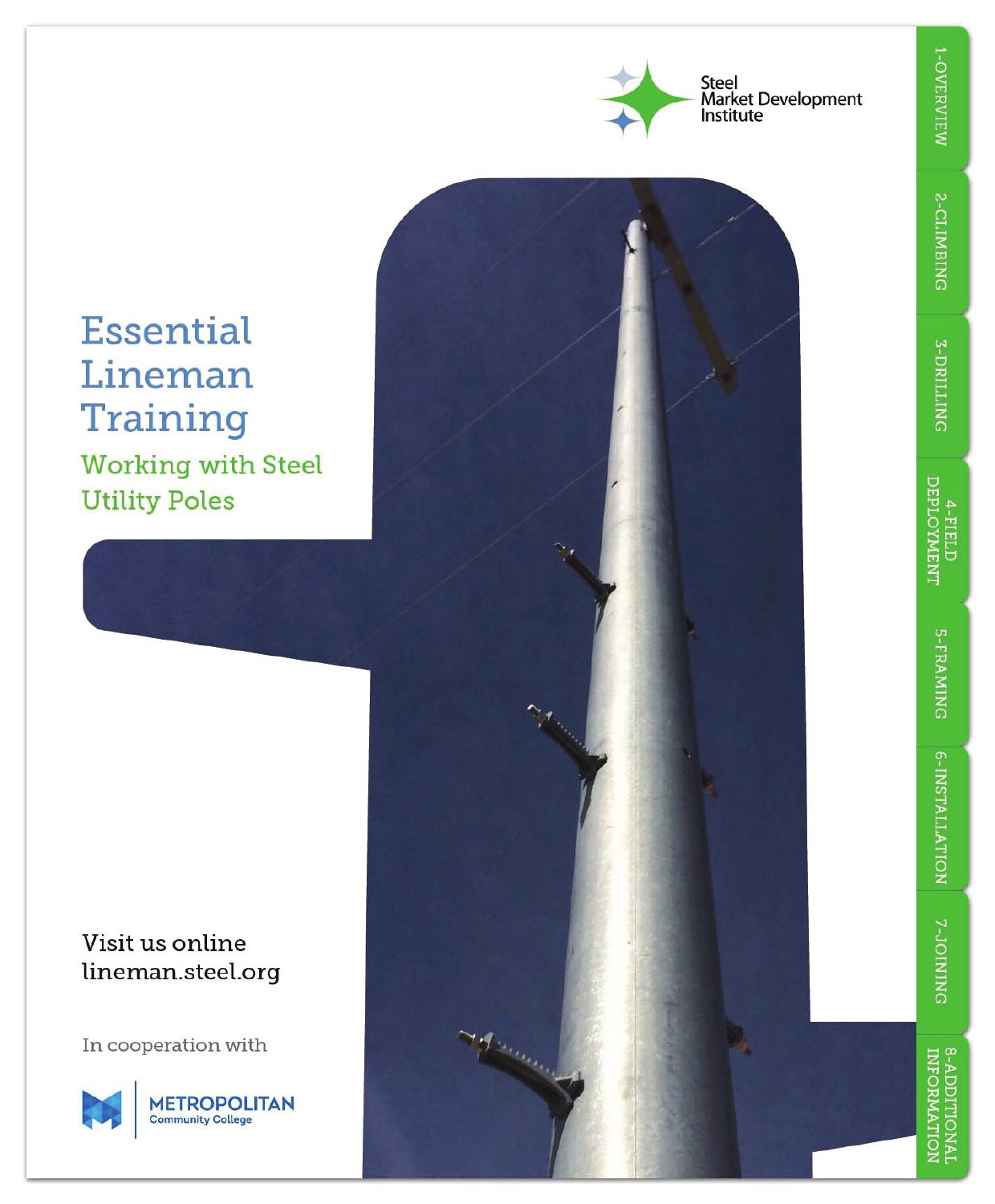

## **Table of Contents**

|            | <b>Segment 1: Steel Distribution Poles Overview</b> |  |
|------------|-----------------------------------------------------|--|
| 1.1        |                                                     |  |
| 1.2        |                                                     |  |
| 1.3        |                                                     |  |
| 1.4        |                                                     |  |
| 1.5        | Video                                               |  |
|            | <b>Segment 2: Climbing Steel Poles</b>              |  |
| 1.1        |                                                     |  |
| 1.2        |                                                     |  |
| 1.3        |                                                     |  |
| 1.4        |                                                     |  |
| 1.5        | Video                                               |  |
| 1.6        |                                                     |  |
|            | <b>Segment 3: Drilling Holes in Steel Poles</b>     |  |
| 1.1        |                                                     |  |
| 1.2        |                                                     |  |
| 1.3        |                                                     |  |
| 1.4        |                                                     |  |
| 1.5        | Video                                               |  |
| 1.6        |                                                     |  |
|            | <b>Segment 4: Field Deployment of Steel Poles</b>   |  |
| 1.1        |                                                     |  |
| 1.2        |                                                     |  |
| 1.3        |                                                     |  |
| 1.4<br>1.5 |                                                     |  |
| 1.6        | Video                                               |  |
|            |                                                     |  |
|            | <b>Segment 5: Framing of Steel Poles</b>            |  |
| 1.1        |                                                     |  |
| 1.2        |                                                     |  |
| 1.3        |                                                     |  |
| 1.4        |                                                     |  |
| 1.5        | Video                                               |  |
| 1.6        |                                                     |  |
|            | <b>Segment 6: Installing Steel Poles</b>            |  |
| 1.1        |                                                     |  |
| 1.2        |                                                     |  |
| 1.3        |                                                     |  |
| 1.4<br>1.5 | Video                                               |  |
| 1.6        |                                                     |  |
|            |                                                     |  |
|            | <b>Segment 7: Joining Steel Poles</b>               |  |
| 1.1<br>1.2 |                                                     |  |
| 1.3        |                                                     |  |
| 1.4        |                                                     |  |
| 1.5        | Video                                               |  |
| 1.6        |                                                     |  |
|            |                                                     |  |